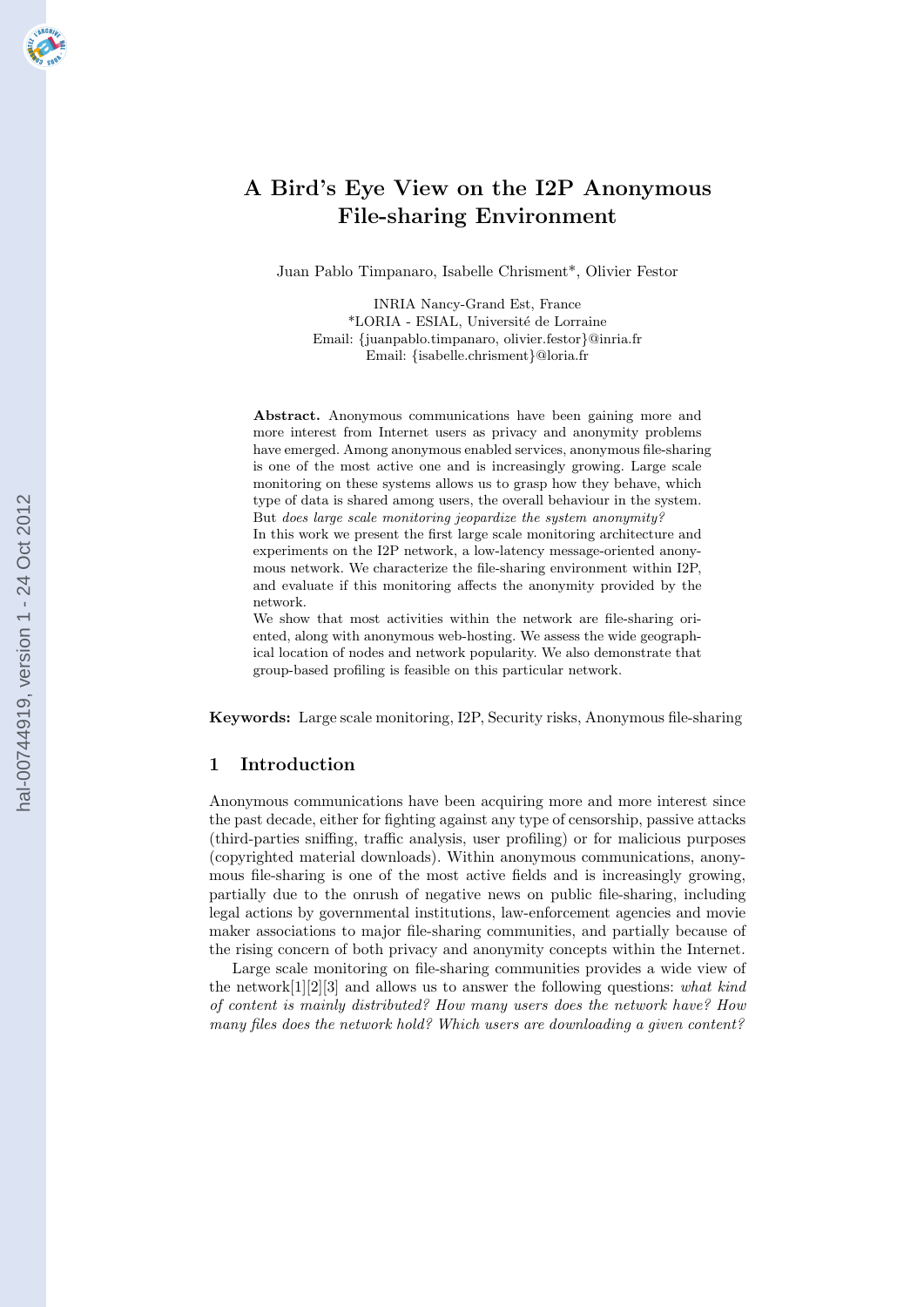However, large scale monitoring on anonymous environments has not been widely investigated, and is mainly focused on the Tor network [4][5]. Anonymous systems often imply a decoupling between the identity of users and their activities within the system, hardening the monitoring. Among anonymous filesharing systems, this means that it becomes very challenging to successfully link together a specific user with a specific download.

The I2P[6] network is a low-latency message-oriented anonymous network designed as a network layer, in which any two users can communicate among themselves in completely anonymous manner. This network has a full range of available applications: anonymous web-browsing, chatting, file-sharing, webhosting, e-mail and blogging among others. Except for anonymous web-browsing that necessarily requires an out-proxy to the normal Internet, the rest of the mentioned applications interact between each other within the network boundaries.

In this paper, we provide an efficient method to monitor the I2P anonymous file-sharing community. We perform an analysis of the I2P network based on intense monitoring, which to the best of our knowledge is the first large scale monitoring effort of the network, answering the following questions: *is it possible to properly characterize the I2P anonymous file-sharing system? Does the anonymity provided by the I2P network get compromised by large scale monitoring? Does large scale monitoring introduce new security risks?*. Our goal is to properly characterize the I2P file-sharing environment, and assess if a large scale monitoring activity jeopardizes the anonymity of the network.

This paper is organized as follows: Section 2 introduces the I2P network and its main components and features, including used encryption techniques, peer profiling and its distributed database. Section 3 describes our monitoring architecture. We detail how we use I2P's distributed database to collect data and how we use this data to characterize the file-sharing side of the network. An experiment is presented in section 4, in which we deploy our monitoring architecture over several days. Section 5 points out previous and current work on anonymous file-sharing and large scale monitoring. Finally, Section 6 concludes this work.

## **2 The I2P network**

The I2P network allows anonymous communications between two parties through an abstraction layer, which uncouples the association between the user and its identity. Basically, an application using I2P will not longer be reachable through an IP, but through a *location independent identifier*. The following sub-sections address the I2P network and its features.

### **2.1 Overview**

The network is formed by a group of *routers*, which is the software that allows any application to communicate through I2P. Applications running on top of it will have a *destination* associated, which receives incoming connections from third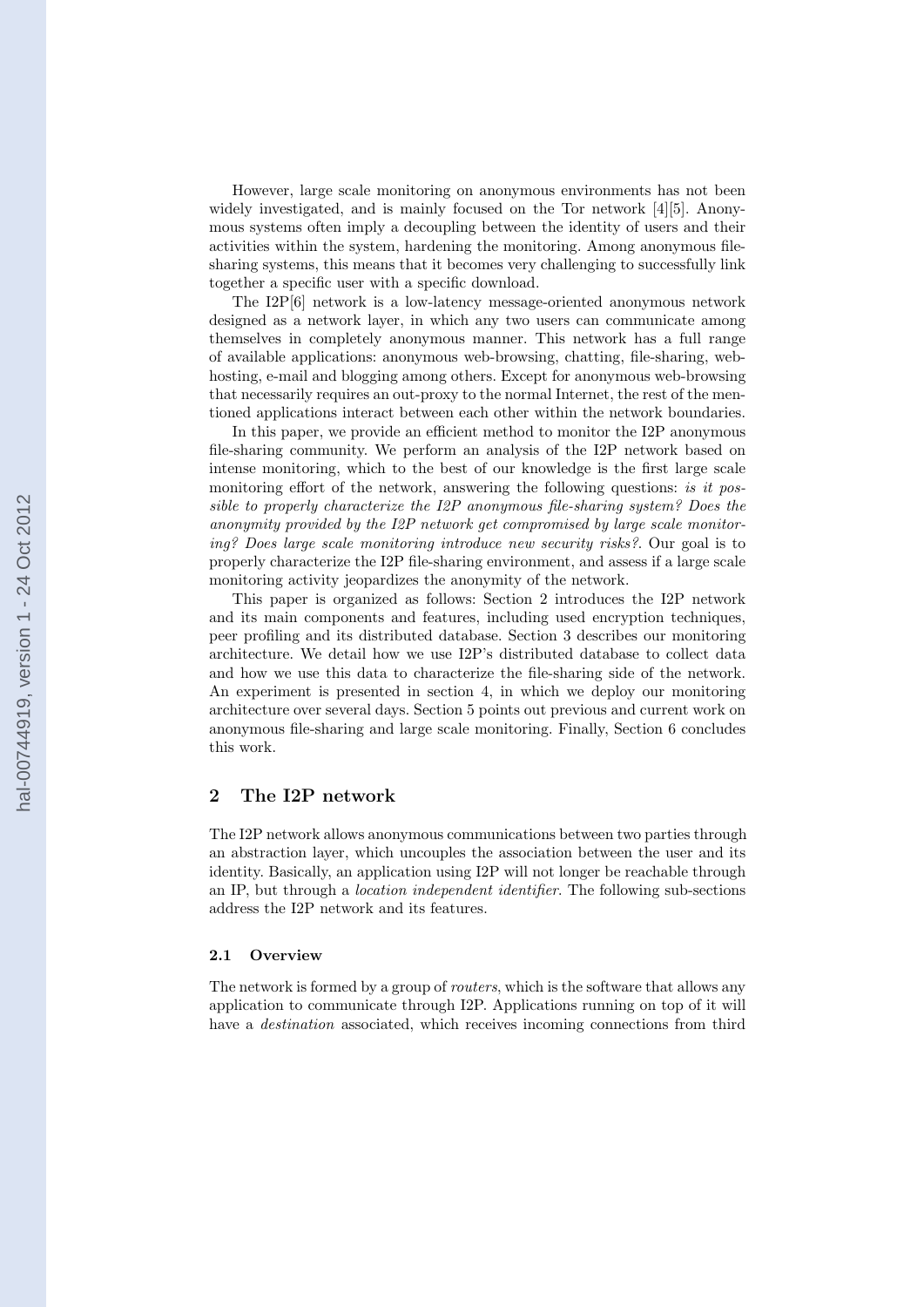parties. The secret lies in which destination is associated to which router and not in the fact that a user is running an instance of the router. This decoupling between the router and the destination provides a certain degree of anonymity.

I2P uses a variation of the well-known onion routing approach[7], in which a message is routed from its originator to the final endpoint through several intermediate nodes using layered encryption. This variation is called *Garlic routing*, in which several messages along with their delivery instructions can be encapsulated into a single message and encrypted with the receiver's key. The integrity required for garlic messages are achieved through an hybrid *ElGamal/AES+Session Tags* symmetric-asymmetric approach.

The path through a selected list of nodes is called a *tunnel* and it is one of the key concepts in I2P.

#### **2.2 Tunnels**

Every tunnel is unidirectional, and is formed by the gateway (entry point), a set of participants (intermediate nodes) and an endpoint (exit point). Two types of tunnels exist. *Inbound* tunnels allow a user to receive data, and *outbound* tunnels to send data. A fully bidirectional communication between two users will involve four tunnels, one inbound and one outbound for each user.



**Fig. 1.** Simple tunnel-oriented communication in I2P

Figure 1 illustrates a communication between Alice and Bob. Alice sends a message through her outbound tunnel, targeting one of Bob's inbound tunnel gateway. Once the message reaches the *gateway*, which is the entry point for Bob's tunnel, it is forwarded all the way through Bob's router. Alice does not have knowledge about Bob's inbound tunnel, but only about the entry point: Bob might have as well a tunnel composed with 1 or 100 intermediate nodes, but Alice ignores this, leading to the earlier mentioned *decoupling*.

#### **2.3 Profiling algorithm**

Tunnels are created every 10 minutes, and then dropped. This feature hardens a traffic analysis attack, since a 10 minutes time window is rather small to acquire sufficient knowledge of the network. Hence, every 10 minutes, a user needs to select new nodes for its tunnels, which are selected among all the routers in the network.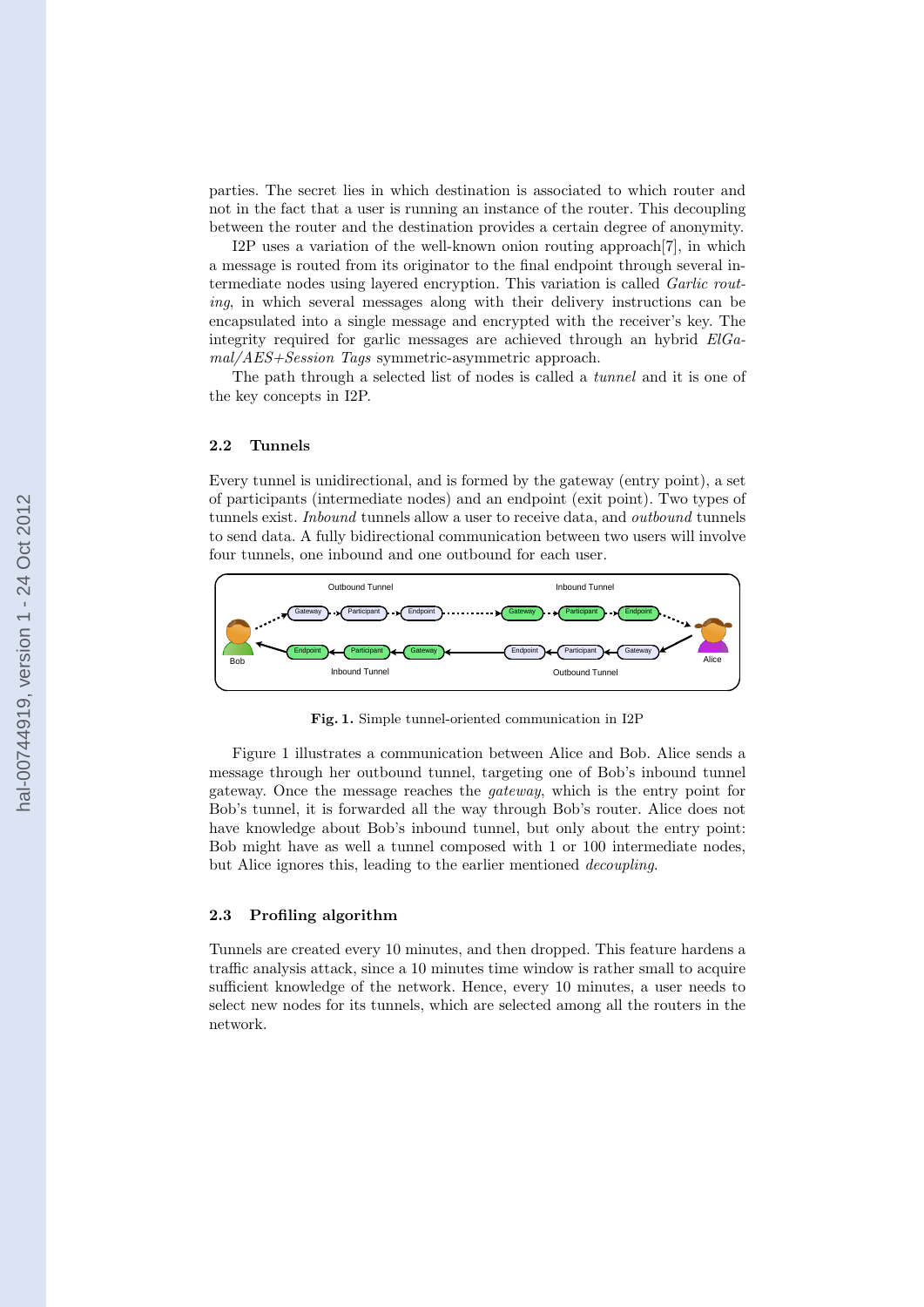I2P leans on a constantly local profiling of all seen routers, so as to characterize every peer regarding its performance, latency, and availability. A four-tier scheme is used to classify routers: fast and high capacity, high capacity, not failing, and failing. Tunnels participants are randomly chosen from the fast and high capacity tier, and order through out the tunnel according to the *XOR* distance from a random key value. This *XOR* ordering prevents information leakage in predecessor and harvesting attacks.

Profiles are based on lookups in the network database, how often messages through remote routers fail, how many new routers are these remote routers able to introduce to us, for example. All kind of indirected behaviour is recorded and used for profiling, to the contrary of claimed performance from routers. No published performance information is used in local profiling, so as to avoid attacks based on announcing highly performant routers.

#### **2.4 I2P netDB**

The *netDB* is another key concept within the I2P network. It is a distributed hash table based on the Kademlia<sup>[8]</sup> protocol, used to store and share network metadata. However, on the contrary to the Kademlia protocol, not every peer in the I2P network forms part of the DHT, but only those fast and performant I2P users, the so called *floodfill* peers.

Any I2P user can become a floodfill node if two conditions are met: the number of estimated floodfills in the network is less than 250 nodes, and the user's I2P router has more than 128 KB/s of available bandwidth assigned.

There are two types of network metadata, *leasesets* and *routerinfos*. A leaseset provides information about a specific destination, like a web server, a Bit-Torrent client, an e-mail server, etc. A routerinfo provides information about a specific router and how to contact it, including the router identity (keys and a certificate), the address where to contact it (IP and port), several text options and a signature.

This distributed database contains an extra security feature, to harden a localized *Sybil attack*. The key used to index a record in the netDB is computed as HASH(ID + date), in which the *ID* is the record ID, and *date* is the current date. A record ID remains fixed as long as the record is conserved, however the record indexing (routing) key changes every day.

This produces that at midnight, all indexing keys will be changed and therefore re-published in other locations in the DHT. Even though some queries might fail around midnight, this approach avoids an attacker to launch a simply localized Sybil attack, since the attacker will have to re-compute its Sybils IDs using a key-to-key dictionary. A deeper view of this network database is out of the scope of this document, however a further insight of the netDB and the flooding mechanism can be found in the official I2P website[6].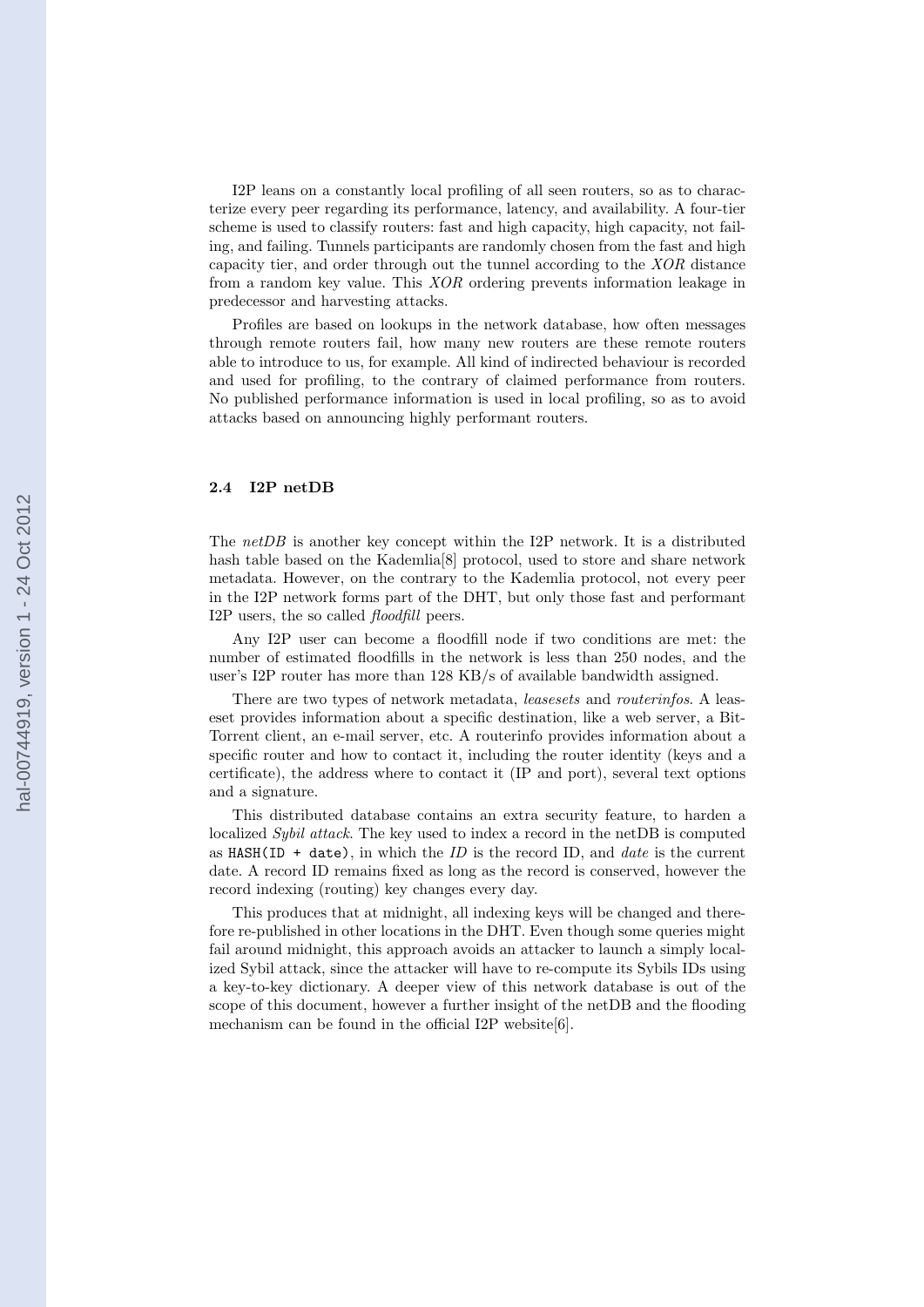# **3 I2P monitoring approach**

Our primary goal is to monitor the I2P network by qualifying file-sharing within the network, and study if this monitoring presents any kind of anonymity risk.

As earlier mentioned, I2P bases its anonymity on decoupling the identity of a user (provided by its routerinfo) from the application it is running (provided by its leaseset). Therefore, our challenge is to determine whether a given leaseset is running any known I2P file-sharing application, even if we can not link a particular user with a specific file-sharing application. This section introduces our monitoring architecture, and how it is implemented.

### **3.1 Exploting I2P netDB**

As described previously, the netDB stores every routerinfo and every published leaseset. We aim to retrieve from the netDB as many leasesets as possible, for further analysis. Higher the number of leasesets retrieved and analysed, higher will be the characterization of the network.

We exploit the mechanism for becoming a floodfill, mentioned in Section 3.5, by placing a set of modified floodfill nodes in the netDB, which behave exactly as normal floodfills from the point of view of network operations (storage of routerinfos and leasesets), but perform a deeper analysis of these leasesets.

**Number of floodfills.** It is important to consider the netDB coverage of our architecture, and to determine how many monitoring nodes are needed to have a full (or good enough) network coverage.

Let *N* be the number of floodfills and *X* the replica factor, we consider the minimum number of floodfill monitor nodes as:

```
nb monitors = \begin{bmatrix} N / X \end{bmatrix}, N= #floodfills, X= replica factor (1)
```
The replica factor indicates in how many netDB participants a given record (either a routerinfo or a leaseset record) is stored, for improving fault tolerance against participants going off-line. The I2P netDB defines a replica factor of 8, which means that any record is replicated in 8 participants for storing. If we consider that there are currently around 200 floodfill nodes in the I2P netDB and the replica factor of 8, we need 25 **perfectly distributed** monitor floodfill nodes out of the 200 nodes, to have a complete coverage.

**Distribution of floodfills.** In equation 1 we assume that the monitoring nodes are perfectly distributed over the DHT space, which is not always the case. Even if the SHA2 hashing function used in the netDB assures a fairly well distribution of the nodes through out the DHT-space, it might happen that our monitoring nodes are *all together*.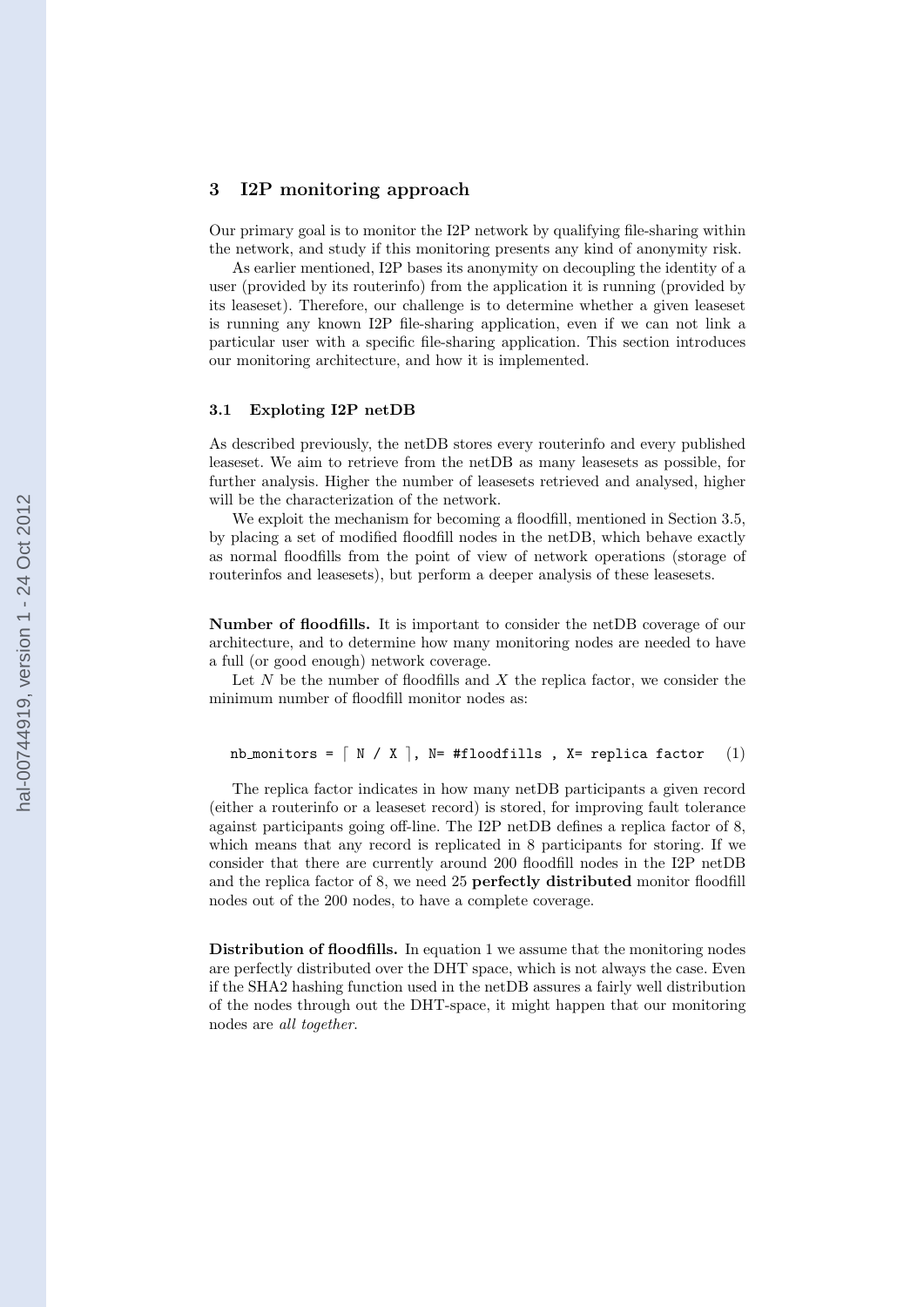Figure 2 displays two examples of how the same set of monitoring floodfill nodes might be positioned in the nedDB: the upper one shows all the monitoring nodes grouped in one side, whilst the lower one shows a more dispersed distribution.



**Fig. 2.** DHT nodes distributions

It is clear that the *position* of the nodes plays a significant role in our architecture, and makes the result of equation 1 the lower bound of the floodfill monitoring nodes required. If the *positioning* of the nodes is not dispersed, we require further additional monitoring nodes.

Choosing the placement of our floodfill nodes will assure us a perfect distribution, however as mentioned in section 3.5, we would need a key-to-key dictionary to perform this. Nonetheless, we can verify whether our monitoring nodes are well distributed or not, by considering their position in the DHT-space along with the *optimal distance*. The optimal distance represents the distance between any two monitoring nodes for a correct distribution in the DHT-space.

It is important to consider that figure 2 represents the DHT-space as a linear space for an easy visualization. However, the I2P netDb is a Kademlia-based implementation, and therefore the concept of distance is based on the XOR metric, rather than in a linear distance.

Equation 2 presents the optimal distance in terms of bits for a group of monitor nodes, given a  $2^{256}$  DHT-space, such as the I2P netDB. This states how many bits of difference must exist between the floodfills routing keys, to achieve a fairly dispersed distribution.

$$
\verb+optimal_distance = \log_2(2^{256}/MN), \textbf{MN} = \texttt{Monitors nodes} \qquad (2)
$$

With  $2^4$  monitoring nodes for example, there must be a difference of  $\log (2^{256}/2^4)$ 252 bits for a perfect distribution and an optimal coverage of the DHT-space.

### **3.2 File-sharing application analysis**

I2PSnark, IMule and I2Phex are the three main I2P available file-sharing applications. We analyse each of them in the following manner:

**I2PSnark.** Firstly, we establish a connection with the leaseset (similar to a TCP socket-like connection). Then we send a first message, a well-formed BitTorrent message, requesting a non-existing torrent ID. If that given leaseset is actually running an I2PSnark client, it will immediately close the connection. Secondly,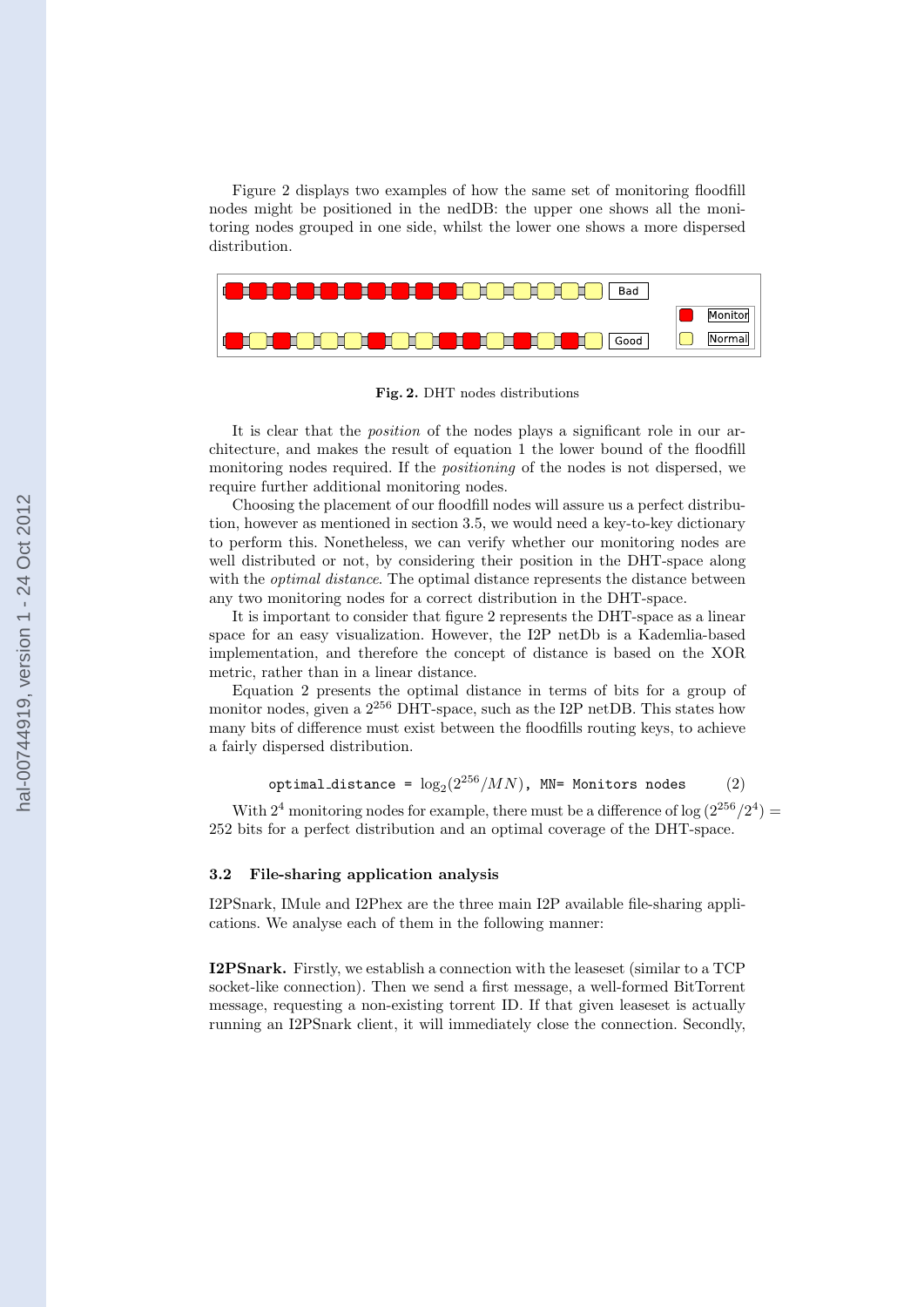we re-open the connection and send a malformed BitTorrent message. In the only case this response timeouts, then we can conclude the given leaseset is running an I2PSnark client.

**IMule.** An IMule client needs two different leasesets, one for its TCP connections (for file-transfer) and one for UDP messages (for indexation). We send an eDonkey hello packet in case for a TCP-like leaseset, and a KAD hello request in case for an UDP-like leaseset. If any of the messages have a response, then we conclude this leaseset is running an IMule client.

**I2Phex.** A GNUTELLA CONNECT message is sent for testing a leaseset against an I2Phex Gnutella client. If there is a Gnutella-protocol response, then the leaseset is running a I2Phex client.

### **3.3 I2P monitoring architecture**

Figure 3 presents our complete monitoring architecture. This architecture has a set of distributed probes (monitor floodfills) dispersed around the I2P netDB for data collection (routerinfo or leaseset records), while a group of databases are used to determine the geographical location of these records. All retrieved data is stored in a central database, for a further correlation analysis and a final display in our statistics website.



**Fig. 3.** Monitoring architecture

When a monitor floodfill receives a routerinfo store message, it looks up the estimated location of its IP address and stores the record in the central database. If a leaseset store message is received, the monitor floodfill runs the analysis for file-sharing applications. A periodically analysis is computed,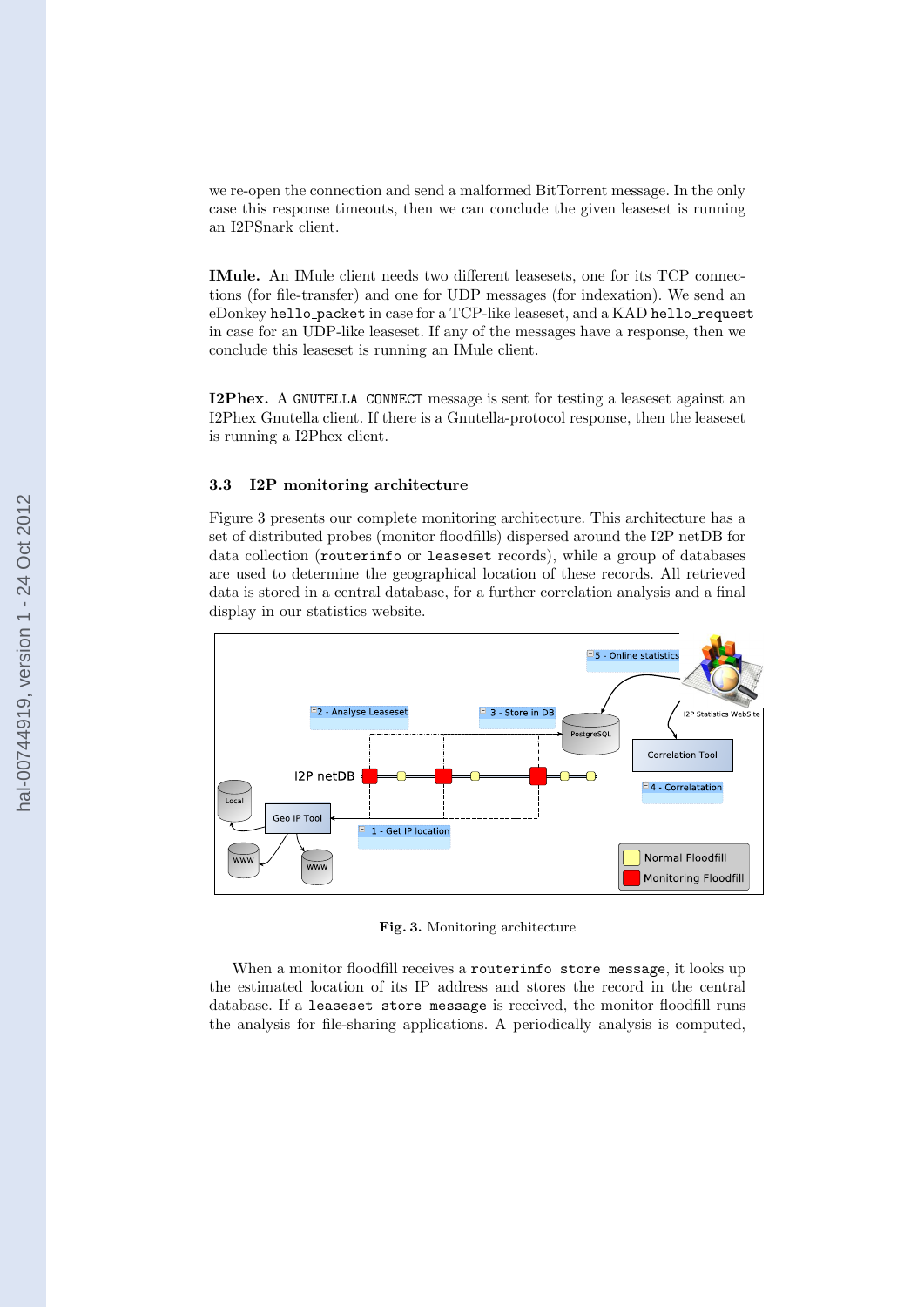including correlation between top countries and most used file-sharing applications, top cities, top file-sharing application, correlation between file-sharing applications, number of retrieved leasesets and routerinfos. All the results obtained are shown in a website, along with the state of the monitoring architecture.

On the one hand, our architecture is completely flexible: due to the autonomous nature of the monitoring floodfill nodes, the total number of these nodes can be increase at any time, increasing the amount of network metadata retrieved, therefore increasing the accuracy of the analysis.

On the other hand, the implementation of our monitoring floodfill nodes is freely available, along with its source code, hence any user willing to contribute to the analysis of the network can download a monitoring floodfill node and deploy it.

### **4 Experiments**

In this section, we present our experiments on monitoring the I2P network for file-sharing applications.

### **4.1 Experiment set-up**

We monitored the network for 90 hours, from  $2012-06-07$  15:00:00 (UTC+2) to 2012-06-11 09:00:00 (UTC+2). We contemplated a weekend in our measurements, being these days usually more suitable for file-sharing.

Based on the estimated number of 220 floodfill nodes in the I2P network<sup>1</sup> during our experiment, and in the equations presented in section 3.1, we needed a total of  $\lceil 220 / 8 \rceil = 27.5$  floodfill monitor nodes for a perfect coverage, with a distance in terms of bits of  $log(2^{256}/27.5) = 251.67$  bits.

The PlanetLab test-bed was employed for this particular experiment, and due to technical limitations, only 20 monitor floodfills were deployed. By the time of the experiment, all of these floodfill nodes had an average previous uptime of 24 hours, so as to assure a good integration with the network.

Due to the particular indexation of records in the netDB, which includes the current date in the routing key calculation, the monitor floodfill nodes shift from one location to another one every day. We take our first day of experimentation, and calculates our monitor nodes distribution within the DHT-space.

A distance of 252 bits was computed between all of our floodfill nodes, which indicates that our floodfill nodes are fairly well distributed through the DHTspace. Taking into account this pseudo-perfect distribution, we can estimate that with 20 floodfill out of 27.5 we cover 72% of the network the first day of the experiment. Being that the monitor nodes move in the DHT-space, this estimation need to be done in a daily-basis.

It is important to consider that because the pseudo-perfect distribution of our nodes, we can cover 72% of the network. However, in a completely random

 $^1$  http://stats.i2p.to/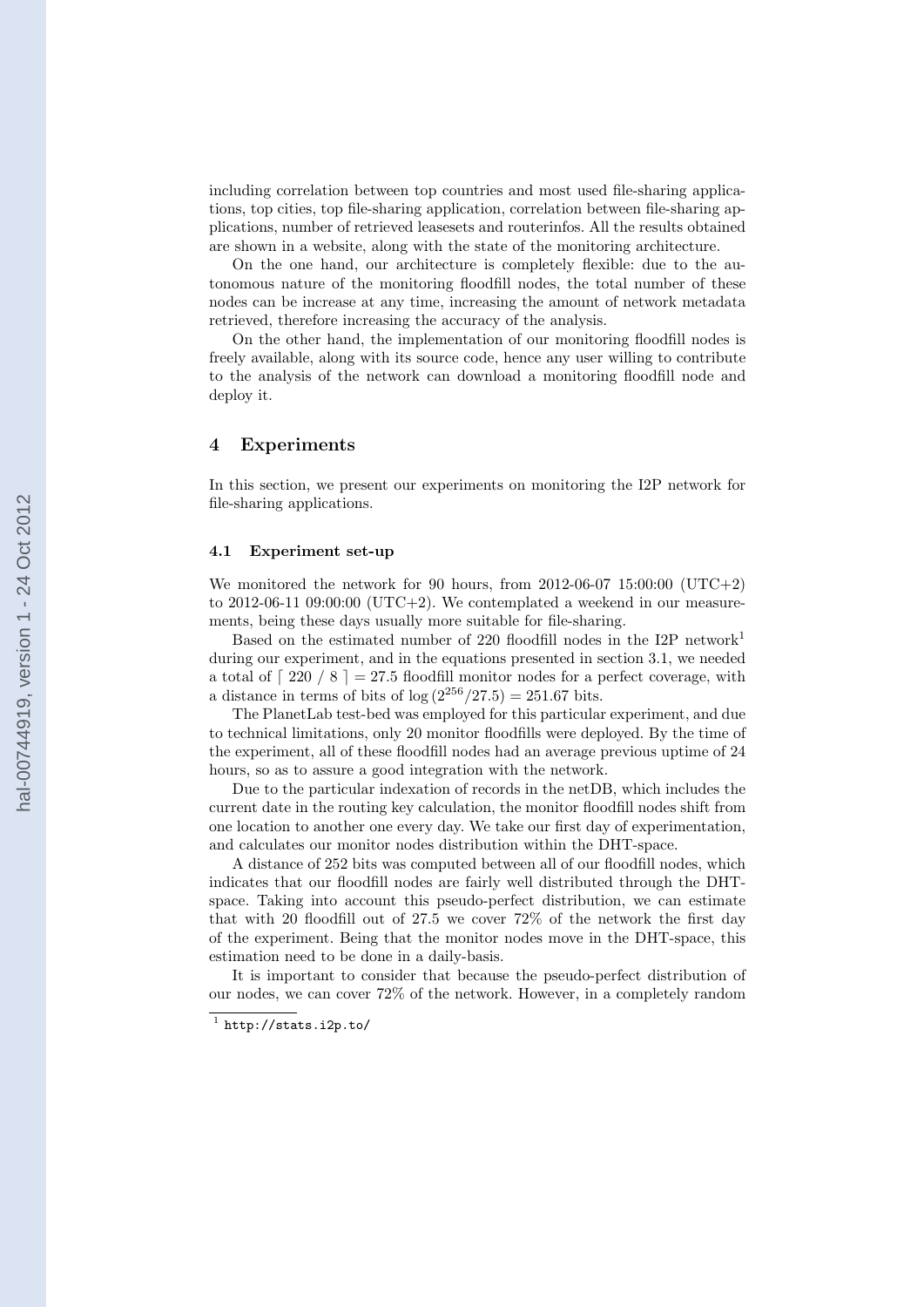distribution of monitor floodfill nodes within the netDB, the network coverage will drop. A further complete analysis can be found at www.i2pstats.loria.fr.

#### **4.2 File-sharing applications within I2P**

Figure  $4(a)$  displays the individual number of active file-sharing applications during the course of our analysis, for I2PSnark, IMule and I2Phex clients.

I2PSnark clients usage highly exceed the rest of the measured applications, in which I2Phex presents an almost zero usage during the experiment, with as few as 11 clients detected.

Figure 4(b) presents the file-sharing usage when compared to the total amount of analysed applications, in which it can be observed that during the weekend (right side of the graphic) the file-sharing usage increases up-to 38% of the total network usage, mainly guided by the I2PSnark clients, and it decreases during week days, which is an usual file-sharing characteristic. We compute an average usage of 30.21%, with a standard deviation of 4.38%.

4 well-defined peaks appear in the chart, all around midnight. This increase does not represent an increase in the real I2PSnark users base, but rather an exact view of how the netDB is implemented: at midnight every routing key changes, which means that every record (*routerinfo* or *leasest*) is re-located in another DHT location. Our floodfill monitor nodes receive these new storing requests, which increase the total number. However, previous stored records are not longer kept within our floodfill monitor nodes, therefore after the peaks at midnight, the measurement returns to normal.



**Fig. 4.** File-sharing applications within I2P

*Why is it that I2PSnark prevail over IMule or I2Phex clients?* I2PSnark is a BitTorrent-based client, which is fairly popular among file-sharing applications, and it is additionally built-in within the I2P software, which makes it rather easy to be used. Furthermore, the low number of IMule clients measured suggests a low number of sources (peers having the entire content) for IMule files, which leads to new clients choosing I2PSnark rather than IMule for file-sharing: less sources is translated into slow download rates or even no download at all.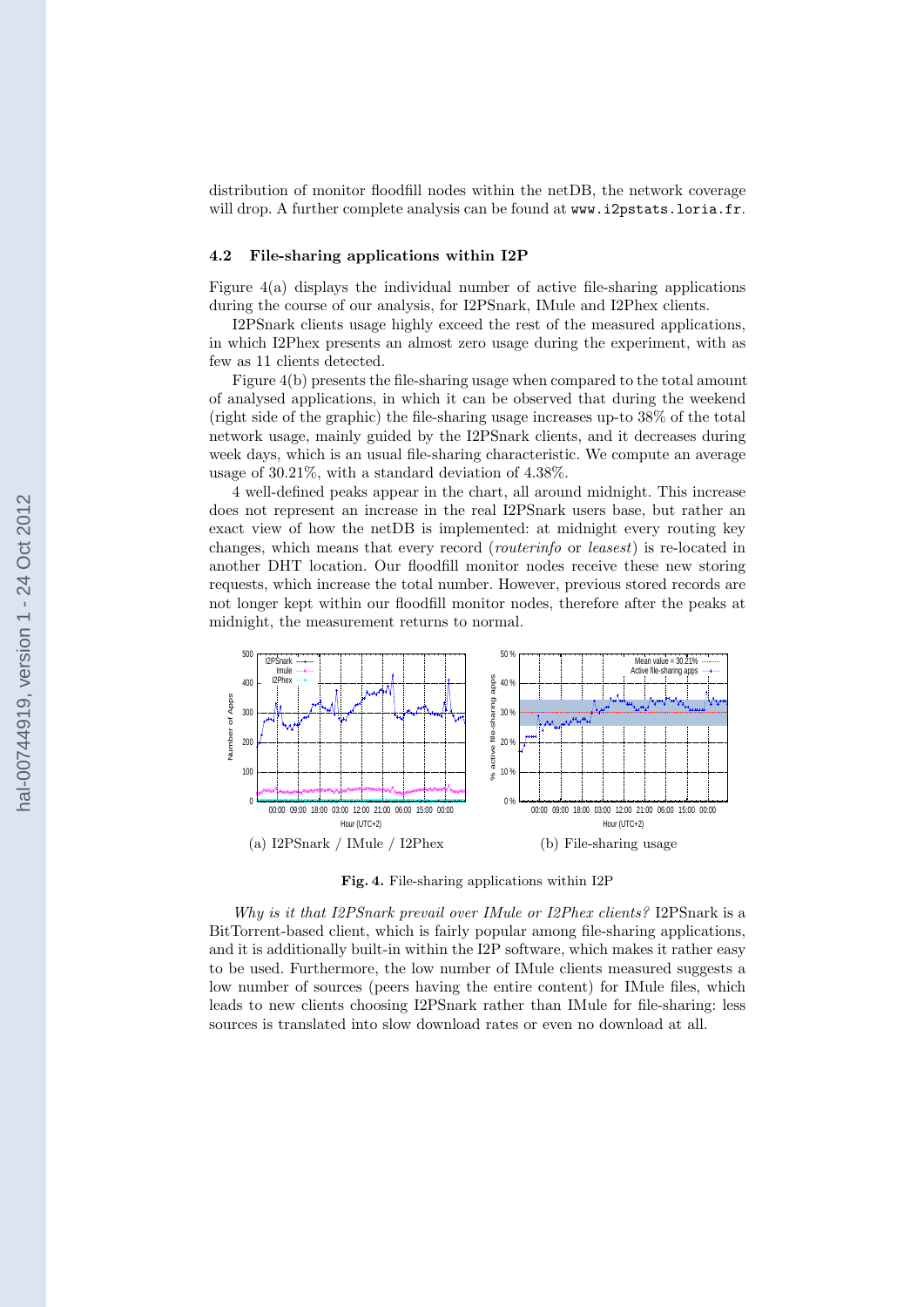#### **4.3 Country-based analysis**

In this section we analyse users location, to determine which countries and cities contribute the most to the I2P network. End-users geographical location is represented by the geographical location of their routers within the I2P network.

Figure 5(a) presents the most active countries within the I2P network: Russia, The United States, France and Germany.

Russia and The United States present both a participation over 1500 routers at any point in time (with few exceptions). However their activity is inversely proportional through time in this graphic, probably because Moscow and Saint-Petersbourg (most seen Russian cities), and Memphis (most seen U.S. city) have a time difference of 10 hours, therefore the U.S. curve is out of phase with the *European* time-zone, which does not imply that U.S. participants behave different that European ones.



**Fig. 5.** Country/City distribution

Figure 5(b) displays the most seen cities, in which Russian cities predominate over the rest of the cities. Moscow seems to be the most active Russian city detected, with more than 50% of participation in most cases. In both cases, country-based and city-based, Russia contributes the most to the I2P usage, with an average of 40% of the total participants in the network.

During the whole experiment, we detected 140 countries in total, and considering the 4 top countries, we identified 500 different Russian cities, 2130 different U.S. cities, 1670 different French cities, and 1654 different German cities. It is clear that I2P usage is not confined to a narrow group of countries or cities, but rather distributed all over the world.

#### **4.4 Correlation between file-sharing applications**

In this section we try to determinate if users of different file-sharing applications behave the same way: *does an increase of I2PSnark clients necessary imply an increase of IMule clients?.* We do not consider I2Phex clients, due to its low number of measured clients in the network.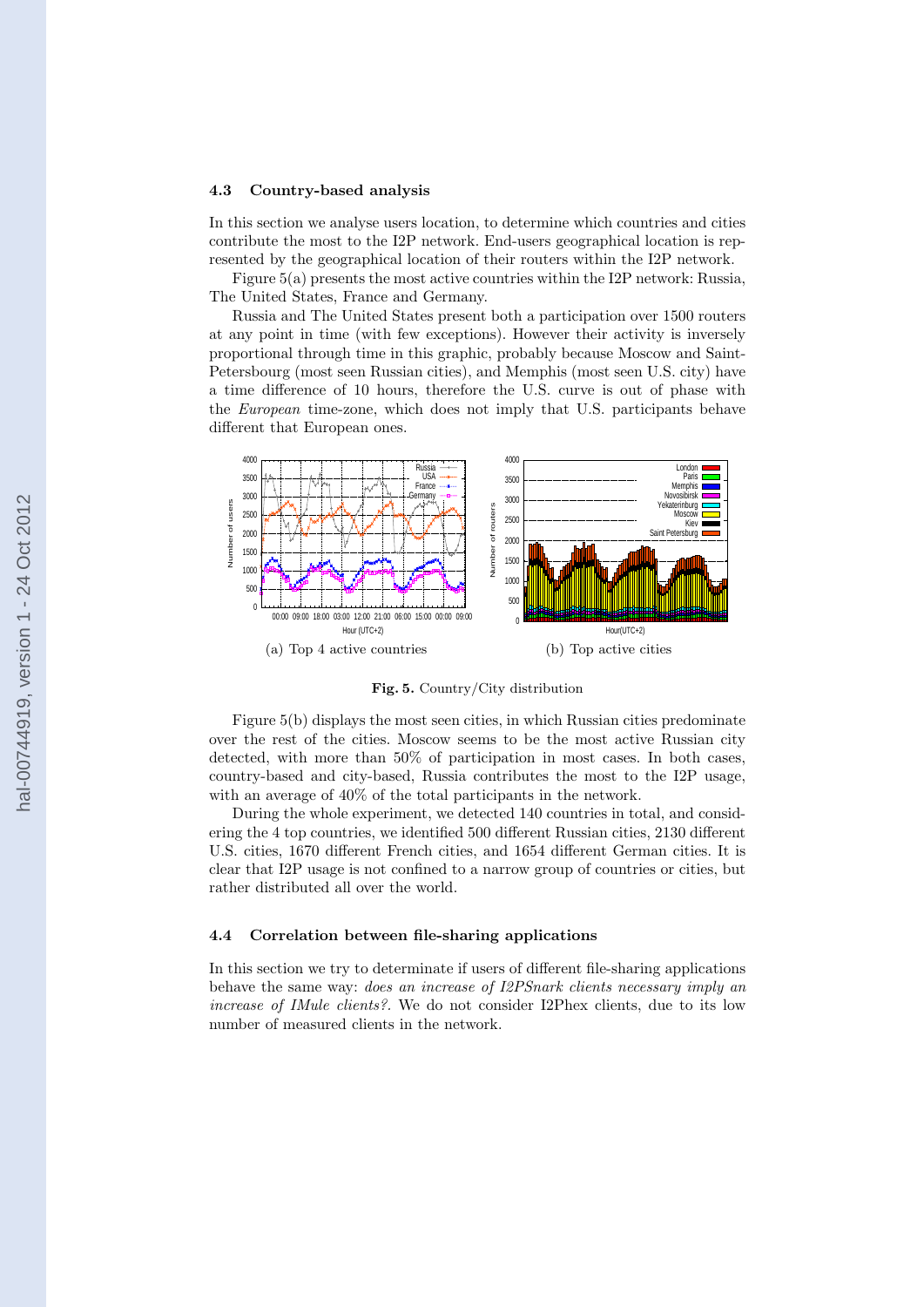

**Fig. 6.** File-sharing applications correlation

Figure  $6(a)$  displays a detailed view (log scale on the Y-axis) of figure  $4(a)$ , in which an increase on IMule clients can be deducted when an increase of I2PSnark clients occurs. Figure 6(b) presents a scatter plot with I2PSnark and IMule clients usage, revealing a positive 0.7106 correlation value among the usage of these two file-sharing clients. In this case, file-sharers behave the same way regardless which file-sharing applications they are using.

In our previous work[9] we show that eMule/aMule clients stay connected for longer periods of time, on the contrary to BitTorrent users. This behaviour is not seen in this case, most likely due to the fact that for I2PSnark or IMule applications to run, an I2P user needs to have a running I2P router. Being that I2P users are more active at night, file-sharing applications will also be active during night time, independently of the type of the applications, either I2PSnark or IMule.

#### **4.5 Non file-sharing applications**

The I2P network allows anonymous web sites, called *eepSites*, in which any user can host an anonymous web server, and through a DNS-like service, I2P users can resolve domain names such as tracker2.postman.i2p (a major I2P tracker). Due to this built-in feature, we additionally measured anonymous web servers within I2P, by sending a GET message to a leaseset and processing the answer.

Figure 7(a) displays the number of active anonymous web servers measured during our experiments, with an average value of 240 online servers at any time and an average of 22.9% out of the total usage of the network. In this case, there is no noticeable increase of servers during the weekend, which indicates that anonymous servers are quite stable within the network. In this measurement we can observed the same behaviour as mention in Section 4.2, in which at midnight new record storing messages arrive.

Both file-sharing and anonymous hosting reach to almost 65% of the total usage of the network, as seen in figure 7(b). The increase in the right part of the graphic is driven by file-sharing users, more than anonymous web servers.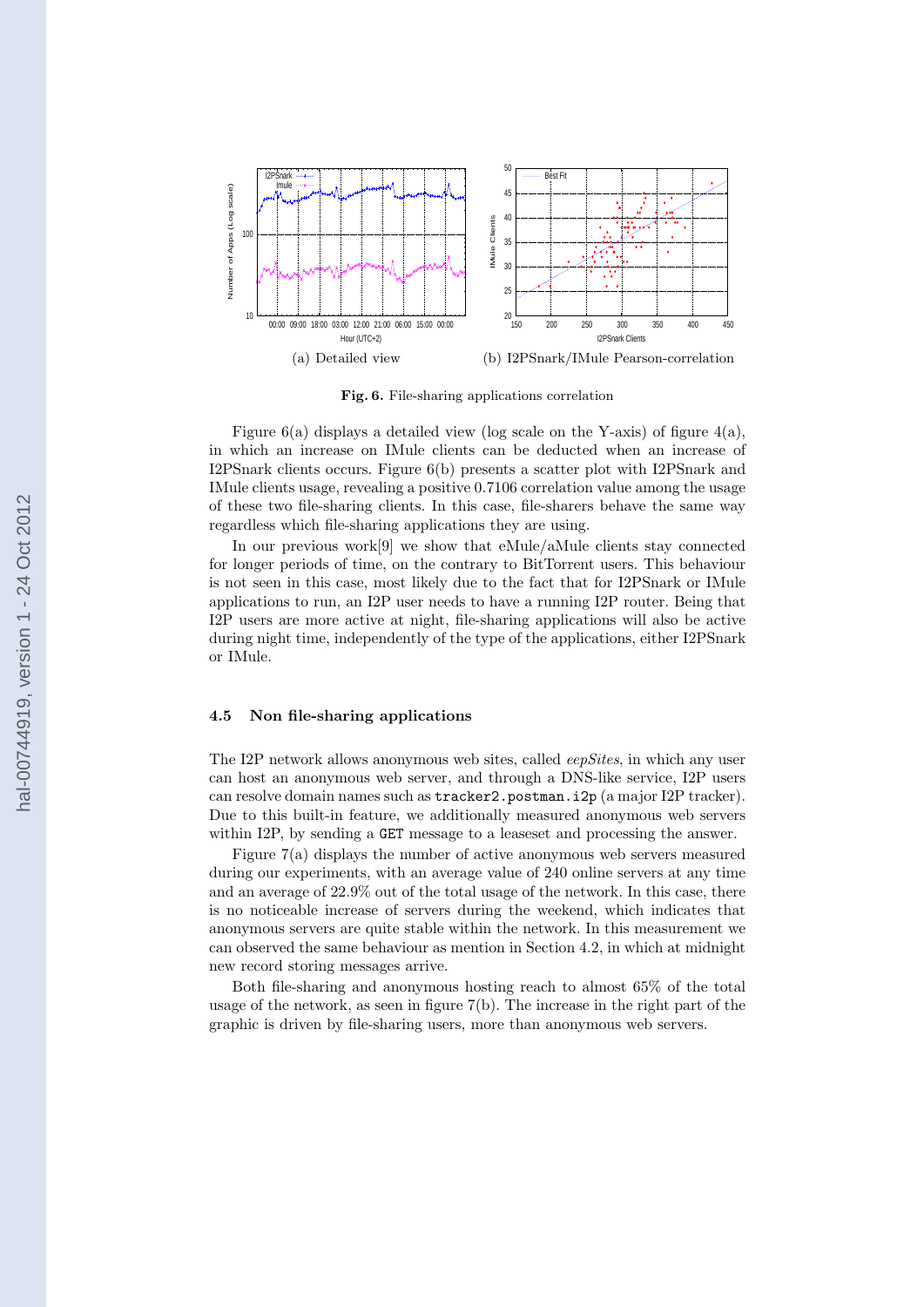

**Fig. 7.** Anonymous web servers usage

# **5 Related work**

Among anonymous low-latency networks, the *Tor* network is probably the one that has been receiving more academic attention.

Chaabane et al.[4] conduct a traffic analysis in Tor by quantifying BitTorrent and HTTP protocols, and successfully detecting that Tor exit nodes are used as 1-hop SOCKS proxies rather than in a full-length onion tunnel.

Le Blond et al.<sup>[10]</sup> present a monitoring study in Tor, in which they successfully trace TCP streams within the network, and unveil BitTorrent users using the Tor network.

McCoy et al.[5] present a monitoring approach which analyses the application layer of outgoing traffic to determinate the protocol distribution in the Tor network, based on a Tor exit node. They detect that most of the connections through Tor are interactive http traffic, and that a very few of them are for BitTorrent traffic. However, these few BitTorrent connections (3.33%) consume a disproportionally amount of bandwidth (40.20% of the total measured).

Loesing et al. [11] introduce a measurement of sensitive data on the Tor network, such as country of connections of users and exiting traffic by port. Furthermore, Loesing [12] measures the *trends* of the Tor network from directory information.

Nevertheless, the Tor network has a central *directory server* and hence the monitoring approaches based on this central component can not be applied in the I2P network, which does not include any kind of centralized directory.

In our previous work<sup>[13]</sup> we take the first step through monitoring the application layer of the I2P network by means of a centralized architecture and measure a single file-sharing application along with I2P's hidden services.

Adrian Crenshaw[14] exhibits a mechanism to identify I2P's hidden services, called *eppSites*. He successfully links an anonymous website to its real IP address, taking advantage of the lack of control in the application layer, and misconfiguration of web servers over I2P. Crenshaw's approach includes crawling his local list of known participants along with the list of known *eepSites*, whereas our approach focus on the complete netDB.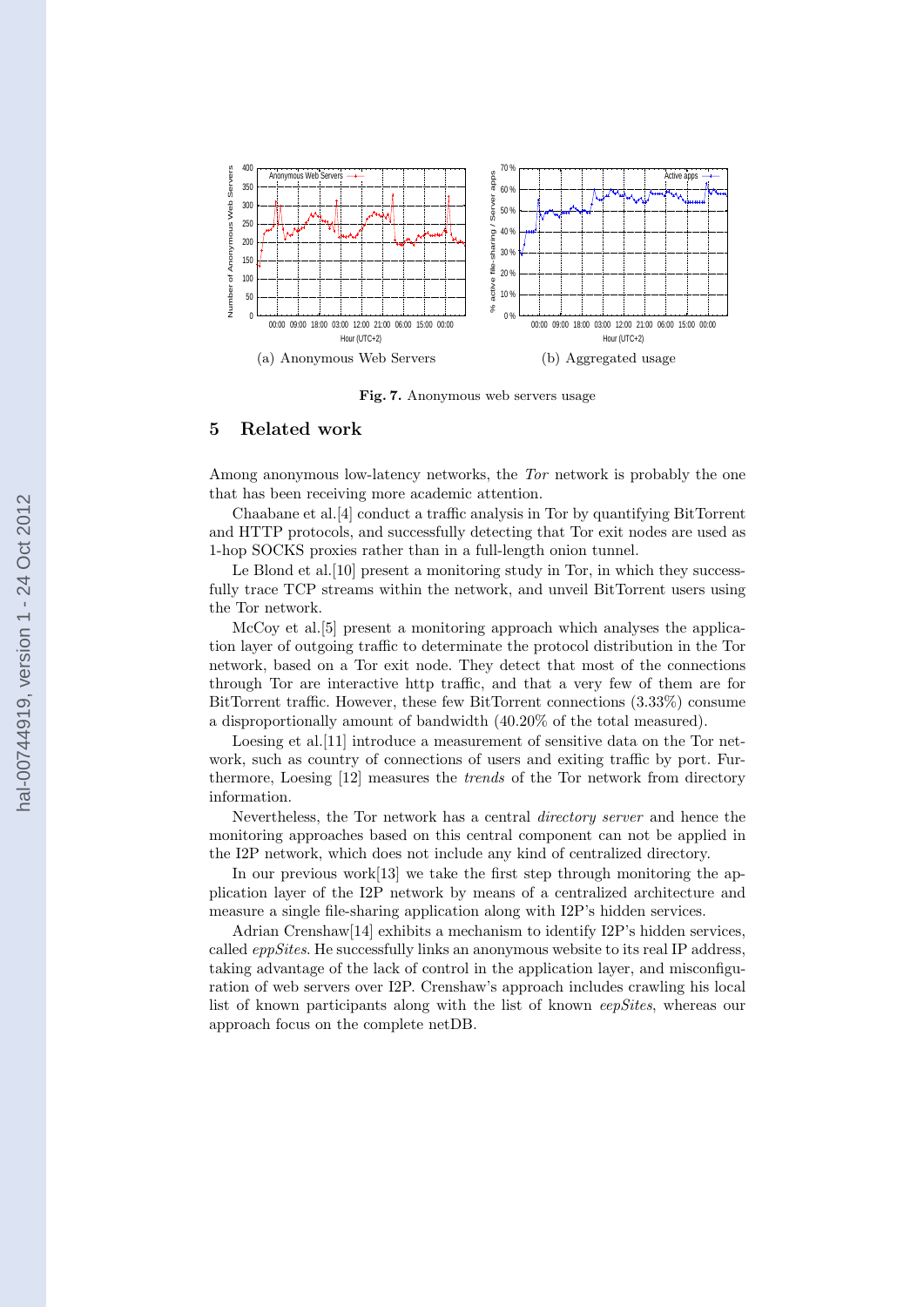Herrmann et al.[15] conducted an attack on the I2P network, so as to determining the identity of peers hosting *eepSites*, which can be considered a monitoring technique for anonymous websites. They proposed a three-step attack, in which an adversary with modest resources can identify an I2P user as the host of an *eepSite*. Their focus on a particular victim, rather than on the entire network.

Large scale monitoring on further popular anonymous low-latency networks, such as JAP, Freenet or GNUnet, has not been performed or even proposed in the literature.

### **6 Conclusion**

We have designed and successfully implemented and deployed the first large scale monitoring architecture for the I2P network, mainly focused on anonymous file-sharing. We are able to provide deeper insights about the behaviour of the network, providing us with correlation values among users locations and filesharing applications usage, which clearly states an anonymity warning: groupbased identification for file-sharing applications is possible within the network, even if single-user identification is not.

We have measured that file-sharing within I2P obtains an average of 30%, peaking 35% during weekends, in which the I2PSnark client is the most used over IMule and I2Phex. There appears also to be a correlation among Russian users and file-sharing applications even in a 90-hours analysis. An ongoing and longer monthly analysis confirms this correlation.

In addition, we measured 22.9% of anonymous web servers hosted within I2P, which along with file-sharing users, add up to the 65% of the total network performing these two activities.

A real-time analysis of the network can be found on our I2P statistics web site, www.i2pstats.loria.fr, which presents the top countries, top cities, amount of file-sharing applications, amount of online users, correlation among file-sharing applications and countries, etc. We additionally include a raw access to our database, so as to researchers can query and create their own requests.

Future work targets the design of an improved technique for optimal placement of our monitor floodfill nodes, in which every monitor node chooses its placement in the DHT-space, achieving a perfect DHT distribution, thus increasing the total coverage of the network, whilst reducing the required number of monitoring nodes.

### **References**

1. Georgos Siganos, Josep M. Pujol, and Pablo Rodriguez. Monitoring the Bittorrent Monitors: A Bird's Eye View. In *Proceedings of the 10th International Conference on Passive and Active Network Measurement*, PAM '09, Seoul, Korea, April 2009. Springer-Verlag.